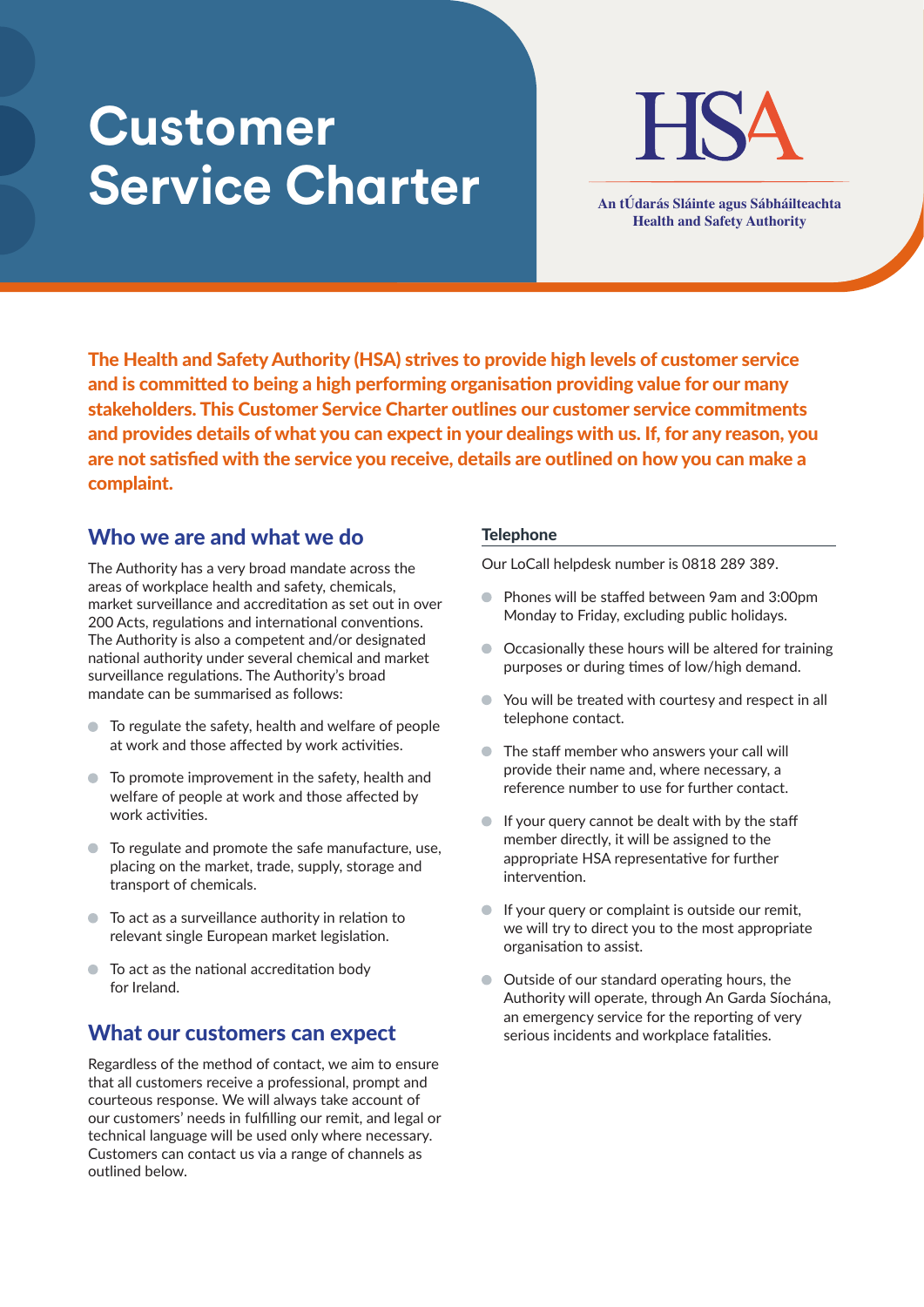#### **Writing**

The most efficient way to contact us is by email at **contactus@hsa.ie**. Customers may also write to us at our head office at the below address.



HSA Head Office The Metropolitan Building James Joyce Street Dublin 1 D01 K0Y8

- Emails and post will be checked daily during normal office hours Monday to Friday, excluding public holidays.
- You will be treated with courtesy and respect in all written correspondence.
- A contact name will be provided in all written responses.
- All emails to contactus@hsa.ie will be acknowledged by an automatic response.

#### Face-to-Face

We do not operate a public walk-in office but occasionally have face-to-face dealings with customers either at our head office or regional offices.

- Arrangements to meet with HSA staff should be made through **contactus@hsa.ie** or by phoning 0818 289 389.
- You will be treated with courtesy and respect in all face-to-face interactions and welcomed professionally at all Authority offices.
- If you call to one of our offices without prearrangement, we will make every effort to help you in any way we can, but our capacity to do this may be limited.
- The appropriate privacy will be provided for all prearranged meetings.

#### Inspections

Our Inspectors undertake thousands of workplace inspections each year across a wide range of industry sectors.

- Our Inspectors will act with professionalism and courtesy at all times.
- Helpful information and guidance on effective workplace health and safety management will be provided by our Inspectors.
- **Inspectors have a right of access to workplaces and** will show their identification card or warrant, and leave a business card where requested.
- $\bullet$  Inspectors will request to meet with a senior manager and, if one is available, the workplace Safety Representative and/or other worker representatives as appropriate.
- $\bullet$  Inspectors will enforce the relevant legislation in a targeted, fair, consistent and accountable manner and in proportion to the risks involved.

## Equality and diversity

We will fulfill our obligations under equality and diversity legislation, and will help you access our services if you have a disability. Our website has been designed to ensure high levels of accessibility. A key feature has been the integration of the BrowseAloud tool which provides text-to-speech functionality. Other accessibility features include text magnification, dual-colour highlighting and screen masking. Our Access Officer can be contacted by email at accessofficer@hsa.ie if you need any assistance.

## Seirbhís trí Ghaeilge

Comhlíonfaimid ár gceanglais faoi Acht na dTeangacha Oifigiúla. Tabharfar freagra i nGaeilge ar aon chomhfhreagras a gheofar i nGaeilge. Foilseofar cáipéisí straitéiseacha tábhachtacha ar nós Ráitis Straitéise agus Tuarascálacha Bliantúla, agus treoir ábhartha eile, i nGaeilge freisin.

## Service through Irish

We will fulfill our obligations under the Official Languages Act. Any correspondence received in Irish will be responded to in Irish. Key strategic documents such as Strategy Statements and Annual Reports, and other relevant guidance, will also be published in Irish.